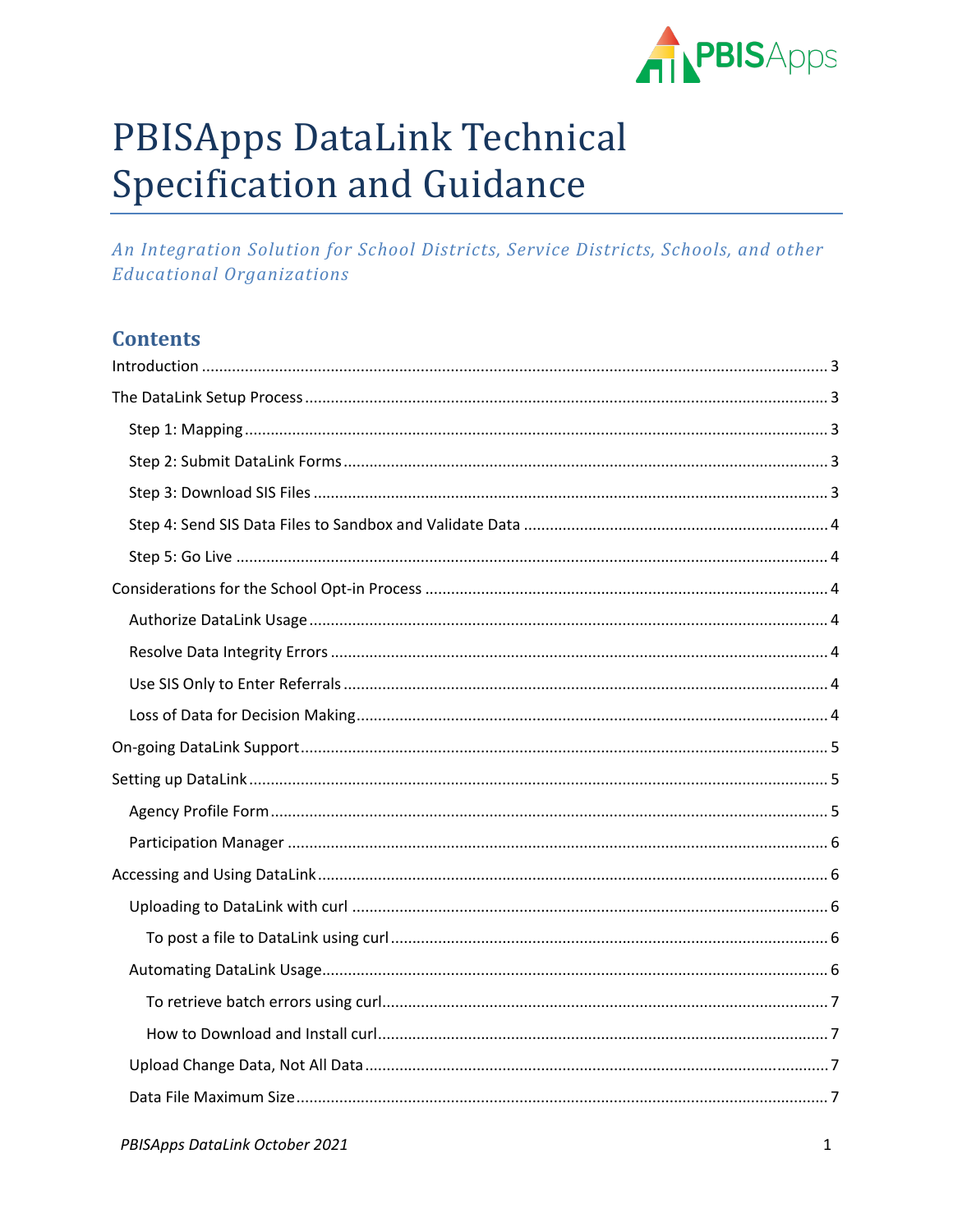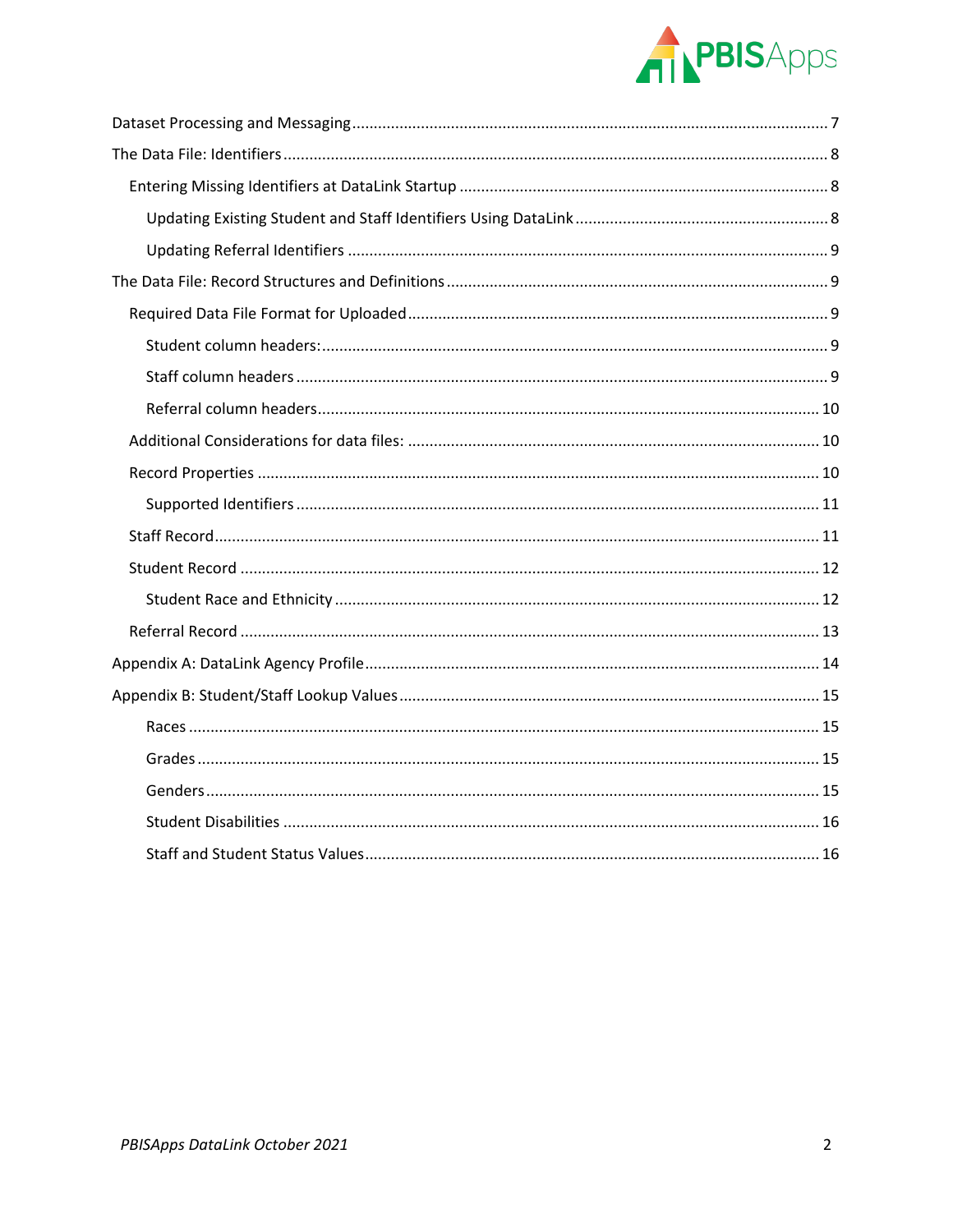

# <span id="page-2-0"></span>**Introduction**

PBISApps DataLink is an integration solution for exchanging data between the SWIS™ Suite and other data sources, primarily student information systems and district and state data management systems (SIS). Using DataLink eliminates the need for double entry while protecting data quality.

The SWIS Suite uses a single enterprise database, referred to in this document as the "PBISApps database". **Organizations using DataLink will enter at least all student and staff data in their SIS. Schools have the option to include referral data as part of their DataLink integration, as well. Data flow, at regularly scheduled times, from the SIS to the PBISApps database for use in SWIS Suite applications.**

This document provides technical guidance on the use of DataLink to import student, staff, and referral records from any information system to the SWIS Suite.

# <span id="page-2-1"></span>**The DataLink Setup Process**

The process to setup DataLink has six steps, some of which require technical expertise:

# <span id="page-2-2"></span>**Step 1: Mapping**

The DataLink Technical Contact and someone with an understanding of category definitions map referral codes from your SIS to an appropriate SWIS code using the SWIS Mapping Template as a guide. This is a task to complete at start-up and any time there is a change to the SIS codes. Codes to map include:

- Problem Behavior
- Action Taken
- Location
- Motivation
- Others Involved
- Student Race/Ethnicity
- Student Gender

# <span id="page-2-3"></span>**Step 2: Submit DataLink Forms**

To move forward uploading data, complete and submit an Agency Profile Form and the district's SWIS Mapping Template if using DataLink to integrate referral data. Documents should be submitted to [support@pbisapps.org.](mailto:support@pbisapps.org) You will receive an email when your account is activated. Refer to the DataLink User's Manual on the PBISApps homepage for information related to completing your account setup and inviting schools to participate.

# <span id="page-2-4"></span>**Step 3: Download SIS Files**

The DataLink Technical Contact exports data files from the SIS according to the specifications defined in this technical guide. The three files include:

- Students
- Staff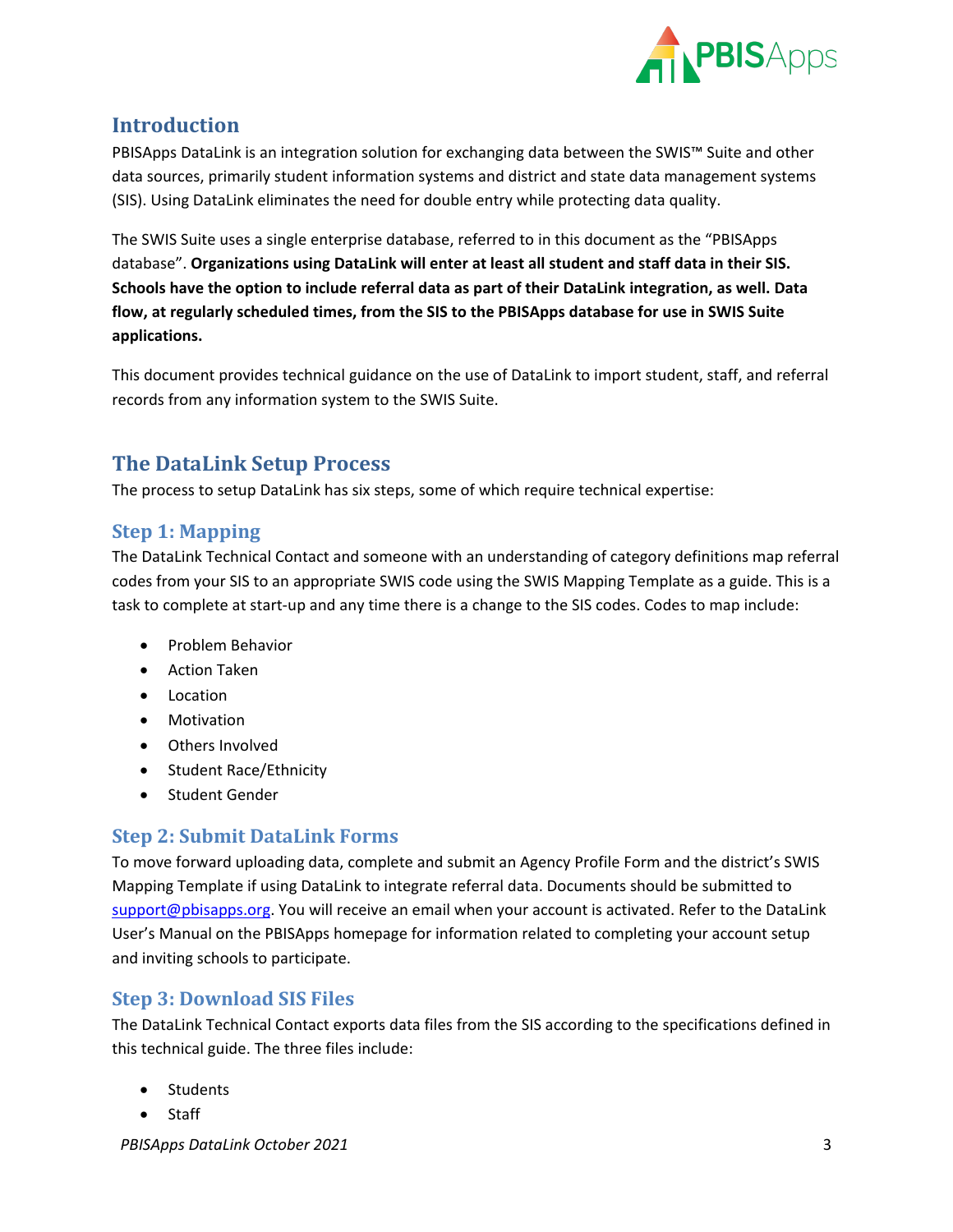

• Referrals (Some districts/schools may opt out of sending referral data)

# <span id="page-3-0"></span>**Step 4: Send SIS Data Files to Sandbox and Validate Data**

Once formatted according to the specification, the district's IT personnel transfers files to the PBISApps database using a secure file transfer process. The file is tested and data validated in a sandbox environment. This step can take several attempts before files upload without error.

# <span id="page-3-1"></span>**Step 5: Go Live**

With validation complete, data files are used to update live SWIS accounts. The process continues every day to update accounts with the most current information.

# <span id="page-3-2"></span>**Considerations for the School Opt-in Process**

Schools must opt-in to their district's use of DataLink since their available resources and data for decision making needs vary. For example, schools may value having access to the perceived motivation behind student behavior. If motivation data is not collected in the district's SIS, this information will be lost by participating in DataLink. Because districts may send referral data in addition to student and staff data, it is possible for a school to opt-in to sending student and staff information while opting out of sending referrals. All schools opting to send referral information using DataLink must also opt-in to uploading student and staff data.

Schools opting in assume two responsibilities associated with DataLink startup

# <span id="page-3-3"></span>**Authorize DataLink Usage**

Schools use the DataLink Participation Manager app to opt into integrating data with DataLink. The optin process gives schools the option to select which data will be sent through DataLink. No data transfer into any school's account without completing this step. Please refer to the DataLInk Participation Manager section of this guide for more information on how to authorize DataLink usage in your school.

#### <span id="page-3-4"></span>**Resolve Data Integrity Errors**

Schools using SWIS to enter referral data prior to starting DataLink will need to correct all errors associated with students, staff, and referrals identified in the Data Integrity system in their SWIS account.

# <span id="page-3-5"></span>**Use SIS Only to Enter Referrals**

Schools participating in DataLink are required to enter all data included in the data upload process in their SIS. Schools opting to only upload student and staff data will be able to enter referrals directly into SWIS. Schools uploading both students and staff data plus referral data will only be able to generate reports. If minor referrals are not collected in the district SIS, all participating schools have the option to enter minors directly in SWIS.

# <span id="page-3-6"></span>**Loss of Data for Decision Making**

The data collected in your SIS may not match the required data entry fields in SWIS. If any of the SWIS required fields are missing in your SIS, sending referrals through DataLink means losing those data in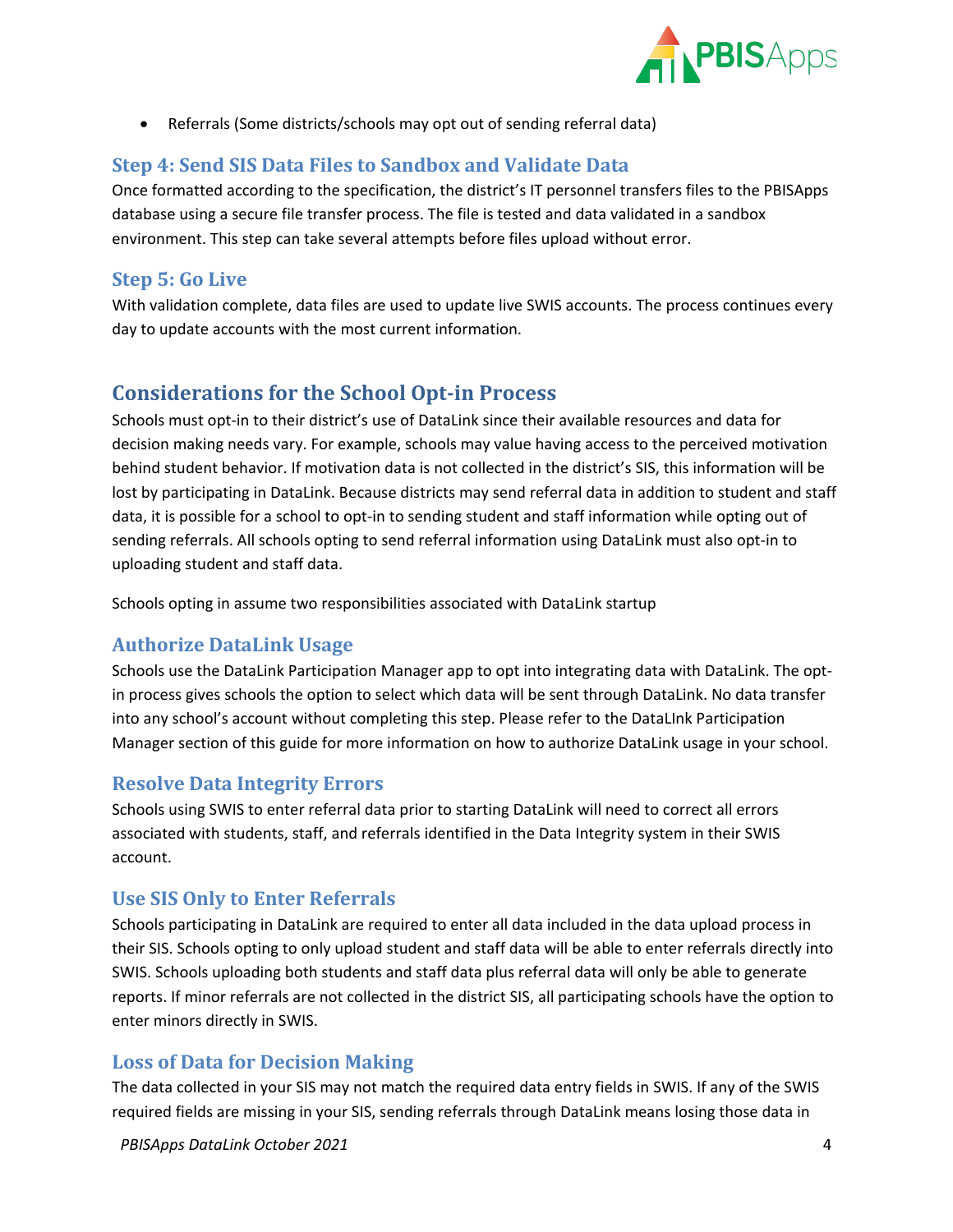

SWIS for decision making. For example, if perceived motivation is not collected in your SIS, teams will no longer have access to information about motivation for decision-making purposes.

Beyond the required fields, schools opting to integrate referral data using DataLink will lose the option to collect subcategory data related to harassment and weapon usage. Custom fields are also not available when integrating referral data using DataLink. If school teams depend on these data for decision making, discuss how losing this information might impact your process. Determine as a team whether opting into sending referrals through DataLink is a good fit.

# <span id="page-4-0"></span>**On-going DataLink Support**

Schools rely on accurate, real-time data for decision making. All schools participating in the upload process will need to be informed when uploads are scheduled to occur and who to contact if they identify errors in their data. Assign someone in your district or uploading agency as the local contact for DataLink support as questions come up from your schools. PBISApps is available to support the technical aspects of the upload process. As part of your DataLink participation, PBISApps is committed to supporting you in the times you are unable to resolve errors in the data upload process.

# <span id="page-4-1"></span>**Setting up DataLink**

There are two types of organizations that typically use DataLink – districts or agencies working on behalf of districts. To set up your DataLink accounts, complete the Agency Profile Form (See Appendix A) and submit it to [support@pbisapps.org.](mailto:support@pbisapps.org) You will receive a notification email when your account has been activated.

# <span id="page-4-2"></span>**Agency Profile Form**

This form indicates contact information for the uploading organization – mailing address, phone number, and people to contact related to DataLink integration.

- **Organization Name**: The name of the organization who will upload data on behalf of SWIS schools.
- **Organizational Account Username**: The username credential used to upload data. Both your organizational username and password are managed in Participation Manager.
- **Technical Contact Name**: This person completes the technical work to export data files and upload data to SWIS. The Technical Contact trouble-shoots errors and plays an active role in the integration.
- **Facilitator Contact**: The certified facilitator working with the SWIS schools. If there is more than one facilitator working with schools, provide the name of the facilitator taking the most active role in problem solving questions related to DataLink integration.
- **Districts to Include in Account**: The districts where the schools are located. If there is just one district, list the one. If there are many, list them each individually.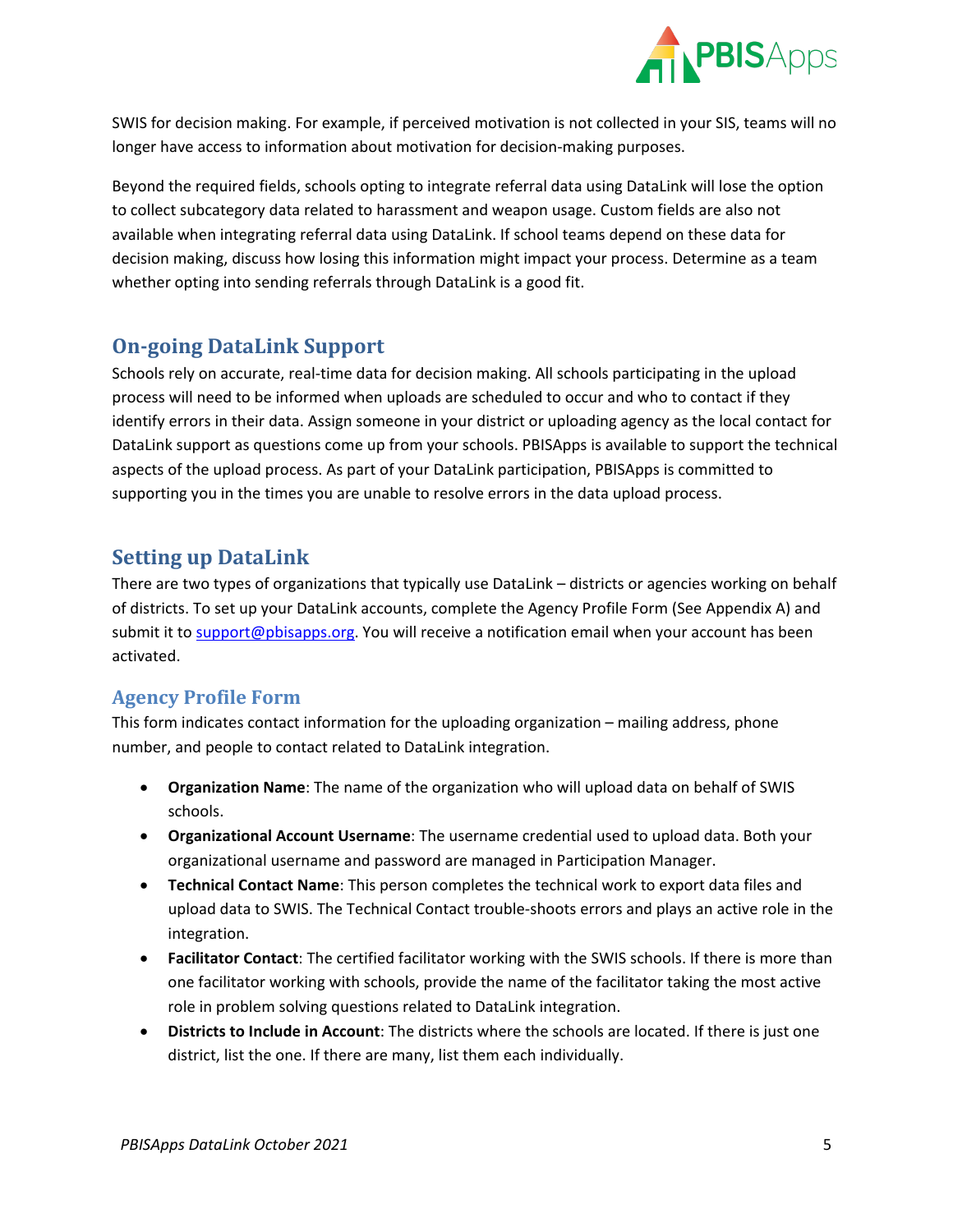

# <span id="page-5-0"></span>**Participation Manager**

Integrating SIS data with SWIS requires two authorizations. The district and each school must agree to send their data. These authorizations happen in an online application called Participation Manager. Once an uploader account is activated, the technical contact listed on the Agency Profile will receive an email notifying them of next steps to setting up their information in Participation Manager. For more information about that process, please refer to the DataLink User's Manual on the PBISApps homepage.

# <span id="page-5-1"></span>**Accessing and Using DataLink**

DataLink provides a web API interface for uploading data files. Each file type has its own secure **endpoint URL**:

- Students: "https://datalink.pbisapps.org/api/2/Students/File"
- Staff: "https://datalink.pbisapps.org/api/2/Educators/File"
- Referrals: "https://datalink.pbisapps.org/api/2/Referrals/File"

# <span id="page-5-2"></span>**Uploading to DataLink with curl**

DataLink uses the curl tool found in most Windows, macOS, Unix, and Linux installs which runs from the command line or terminal window of these systems. If your system does not have curl installed, instructions for downloading and installing curl are available below. Once curl is available on the system that will be used for uploading to DataLink, posting data files is simple:

#### <span id="page-5-3"></span>**To post a file to DataLink using curl**

- 1. Open a command line prompt.
- 2. If curl has been installed, change directory to the folder where the curl executable is stored. Otherwise…
- 3. Run the following command (remove brackets <> and replace their content):

curl ‐i ‐F filedata=@"<**file path and name**>" -u<**username**>:<**password**> <**endpoint URL**>

#### **curl switches and variables used:**

- $\bullet$   $-i$  Instructs curl to include HTTP response header information in the output of the command.
- $\bullet$   $-F$  filedata=@ Tells curl to upload the file as a binary file using POST.
- $\bullet$   $\overline{\phantom{a}}$  -u Is the username, followed by the password, separated by a colon (:).
- The **file path and name** is the path to the data file that you want to upload to SWIS.
- The **endpoint URL** is one of the endpoints listed above, beginning with "https://".
- The **username** is found in the DataLink Participation Manager under API Management. The **password** for this username can be set and reset from this same location by the DataLink Uploader.

#### <span id="page-5-4"></span>**Automating DataLink Usage**

Commands used to post data files to DataLink can be embedded in scripts for automatic and scheduled execution. We recommend your organization determine a preferred data upload schedule, bearing in mind each type of data you upload (student or staff) may need its own schedule. Once these schedules have been adopted, automating DataLink usage ensures they are respected.

*PBISApps DataLink October 2021* 6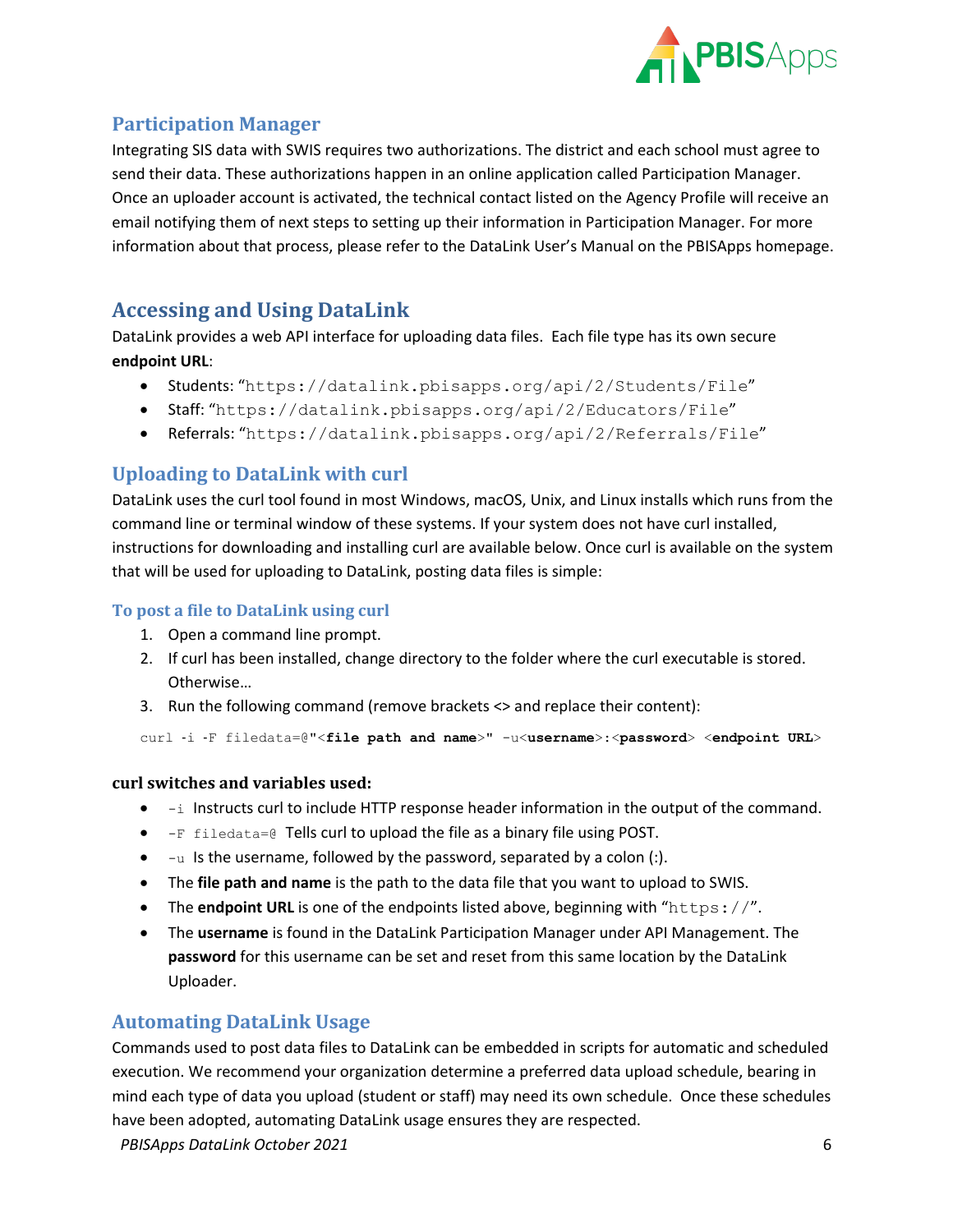

Once processing is completed, a summary email with a batch ID of the upload will be sent to the DataLink Uploader. The batch number can be used in conjunction with curl to retrieve any specific errors that were encountered in processing.

#### <span id="page-6-0"></span>**To retrieve batch errors using curl**

- 1. Open a command line prompt.
- 2. If curl has been installed, change directory to the folder where the curl executable is stored. Otherwise...
- 3. Run the following command (remove brackets and replace their content):

curl -i -u <username>:<password> http://datalink.pbisapps.org/api/2/Batch/<BatchId>/Errors

#### <span id="page-6-1"></span>**How to Download and Install curl**

If curl is not available on your system, to download and setup curl:

- 1. Visit http://bit.ly/DownloadCurl.
- 2. Click "Show all Downloads"
- 3. Scroll through the list of available versions until you locate the build for your environment.
- 4. Click the latest build number for your environment that lists the host as being "the curl project".
- 5. Under packages, select the name of the appropriate package to start the download.
- 6. When extracting the archive for the download, be sure to include the SSL certificate for curl (usually in the bin directory) to make sure curl will function correctly when uploading to DataLink. **This is essential as DataLink uses SSL for secure transmission.**

Extensive documentation about curl is available from the curl site's documentation section: [https://curl.se/docs/.](https://curl.se/docs/)

# <span id="page-6-2"></span>**Upload Change Data, Not All Data**

During DataLink startup, it may be necessary to upload all data, (i.e. all students currently enrolled). After the startup phase *only* change data should be uploaded during the school year. This is not a requirement - DataLink correctly updates records whose identifiers match those already in the PBISApps database. However, repeatedly uploading all data will slow down performance and is not a scalable approach to data integration.

*Note: It is acceptable to resubmit a dataset with a mixture of originally correct rows alongside rows containing corrected values. Rows correct in the original dataset will, when resubmitted, result in no change; corrected rows will be processed.*

#### <span id="page-6-3"></span>**Data File Maximum Size**

The maximum size of a data file is 15 MB. This should be more than sufficient for even large data uploads. If you need to upload a larger file and partitioning the data is infeasible, please contact us.

# <span id="page-6-4"></span>**Dataset Processing and Messaging**

Datasets are automatically processed on a daily basis. DataLink performs extensive validation and verification actions on received datasets. Although a few types of errors, such as a missing field in the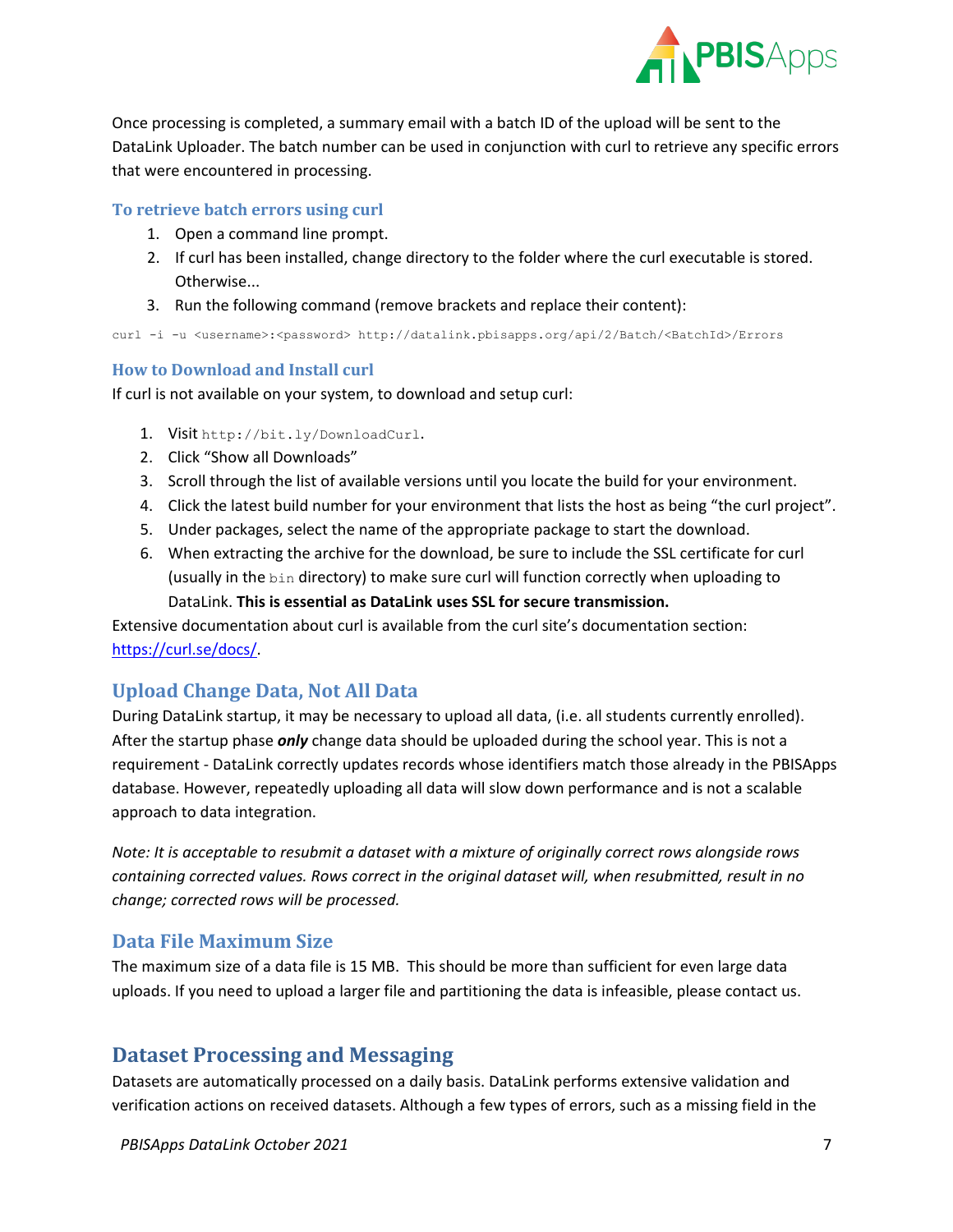

dataset, can result in an entire dataset failing, most errors affect individual rows or groups of rows. DataLink logs all errors as well as summary information about each dataset during processing and communicates this information to the technical point of contact via email. You may retrieve batch errors with curl using the process outlined in the section "Retrieve Batch Errors Using curl".

There is no need to resubmit datasets already processed by DataLink; resubmitting individual rows or an entire dataset will produce the same result as when the original dataset or rows were processed. *[See "Upload Change Data Not All Data for more information."]*

# <span id="page-7-0"></span>**The Data File: Identifiers**

DataLink depends on the use of identifiers to correctly match data exchanged between systems. If you need to use an identification system not mentioned in this document, please contact us.

There are several key requirements for the successful use of an identification system:

- 1. **Identifiers are required**. All students, staff, and referrals must have identifiers.
- 2. **Identifiers are unique**. All identifiers, over the entire period during which integrated data management is in effect, must be unique.
- 3. **Missing identifiers must be entered**. All existing records within the PBISApps database must have an identifier assigned. Records without identifiers must be resolved. Methods for doing so are described in the section below – "Entering Missing Identifiers at DataLink Startup."

If a school finds errors involving student and staff identifiers in its SWIS Data Integrity workspace, they will need to correct them prior to uploading data using DataLink. For example:

- Duplicate student and staff records must be merged so one and only one record for each person exists in SWIS Person Management.
- Missing student and staff ID numbers must be entered so every record has an ID.
- The Require Student and Require Staff ID settings in School Settings must be enabled.

If any data integrity issues remain outstanding, the DataLink data file sent for that school will fail to upload. Uploaders will receive an error message indicating the school has opted in to using DataLink, but does not meet data integrity requirements.

# <span id="page-7-1"></span>**Entering Missing Identifiers at DataLink Startup**

Prior to starting ongoing DataLink usage, there may be cases where student, staff, or referral identifiers are missing from the PBISApps database. Updating existing student and staff identifiers must occur manually through the SWIS Suite interface before data files are uploaded for that school/facility. Updating referral identifiers happens differently.

#### <span id="page-7-2"></span>**Updating Existing Student and Staff Identifiers Using DataLink**

To use DataLink to update all student and staff rosters, you must provide two complete datasets: one including all students for each participating school, and another with all staff for each participating school. All records in each dataset must have at least one identifier from a supported identification

*PBISApps DataLink October 2021* 8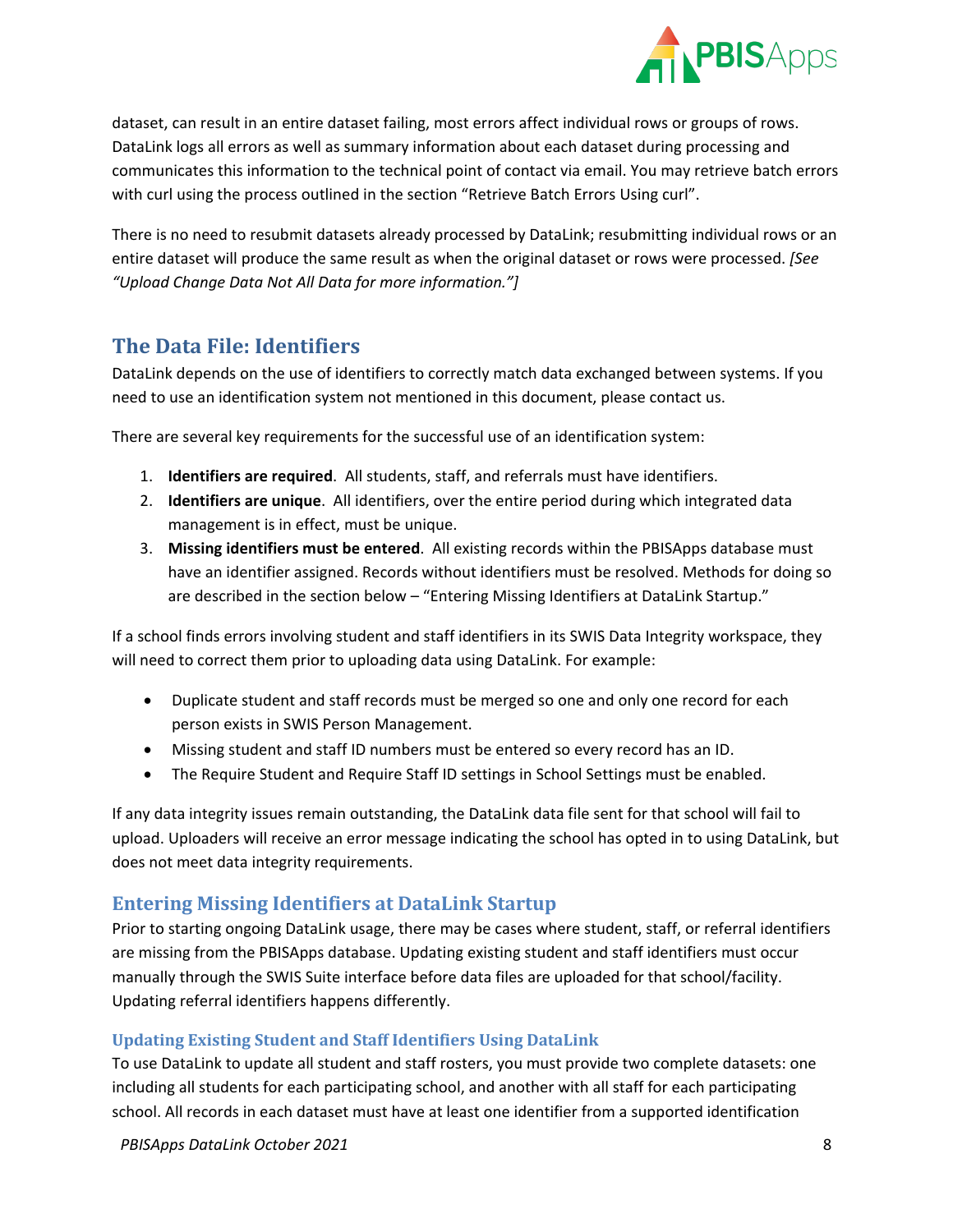

system (see the "Supported Identifiers" section for more information). If a record is found with the same id from the dataset, the record in SWIS will be updated with the provided information. If no record is found with that identifier, a new record will be created.

#### <span id="page-8-0"></span>**Updating Referral Identifiers**

All referrals sent from the SIS through DataLink must have an identifier. At DataLink startup, existing referrals in the SWIS Suite will not contain an identifier common to your SIS. For this reason, DataLink will only accept referrals dated after the most recent referral in the PBISApps database entered by a SWIS user. This ensures all referral identifiers managed through DataLink match with those in the PBISApps database. *Note: Referrals entered manually by SWIS users into the SWIS Suite cannot be updated through the DataLink process. All referrals imported through DataLink can be updated in subsequent dataset uploads.*

# <span id="page-8-1"></span>**The Data File: Record Structures and Definitions**

Record structures are provided for three record types:

- Staff
- Students
- Referrals

All possible data to be included for student, staff, and referral records are defined in the tables below. Any data collected in your SIS not collected in the PBISApps database should be excluded from the dataset sent to DataLink (i.e. Free and Reduced Lunch, medical history, witness/victim information, etc).

# <span id="page-8-2"></span>**Required Data File Format for Uploaded**

DataLink requires datasets for students, staff, and referrals to follow a specific structure and format.

- Files must be in .CSV format
- The delimiter must be a comma.
- All columns and column headers (column names) defined in this specification must be present in the file
- All datasets must follow the specific column order defined in this specification.
- The first line of each .CSV file must match the text strings below:

#### <span id="page-8-3"></span>**Student column headers:**

DistrictAssignedStudentId,StateAssignedStudentId,DistrictAssignedSchoolId,Sta teAssignedSchoolId,SchoolNCESId,DistrictNCESId,StateFIPSId,LastName,FirstName ,GenderId,GradeId,OtherStudentInfo,IEP,Has504,DisabilityCategories,HispanicLa tino,Races,Status,EnrollmentDate,IsLanguageLearner

#### <span id="page-8-4"></span>**Staff column headers**

DistrictAssignedStaffId,DistrictAssignedSchoolId,StateAssignedSchoolId,School NCESId, DistrictNCESId, StateFIPSId, LastName, FirstName, HispanicLatino, Races, Gen derId, OtherInfo, Status, Email

*PBISApps DataLink October 2021* 9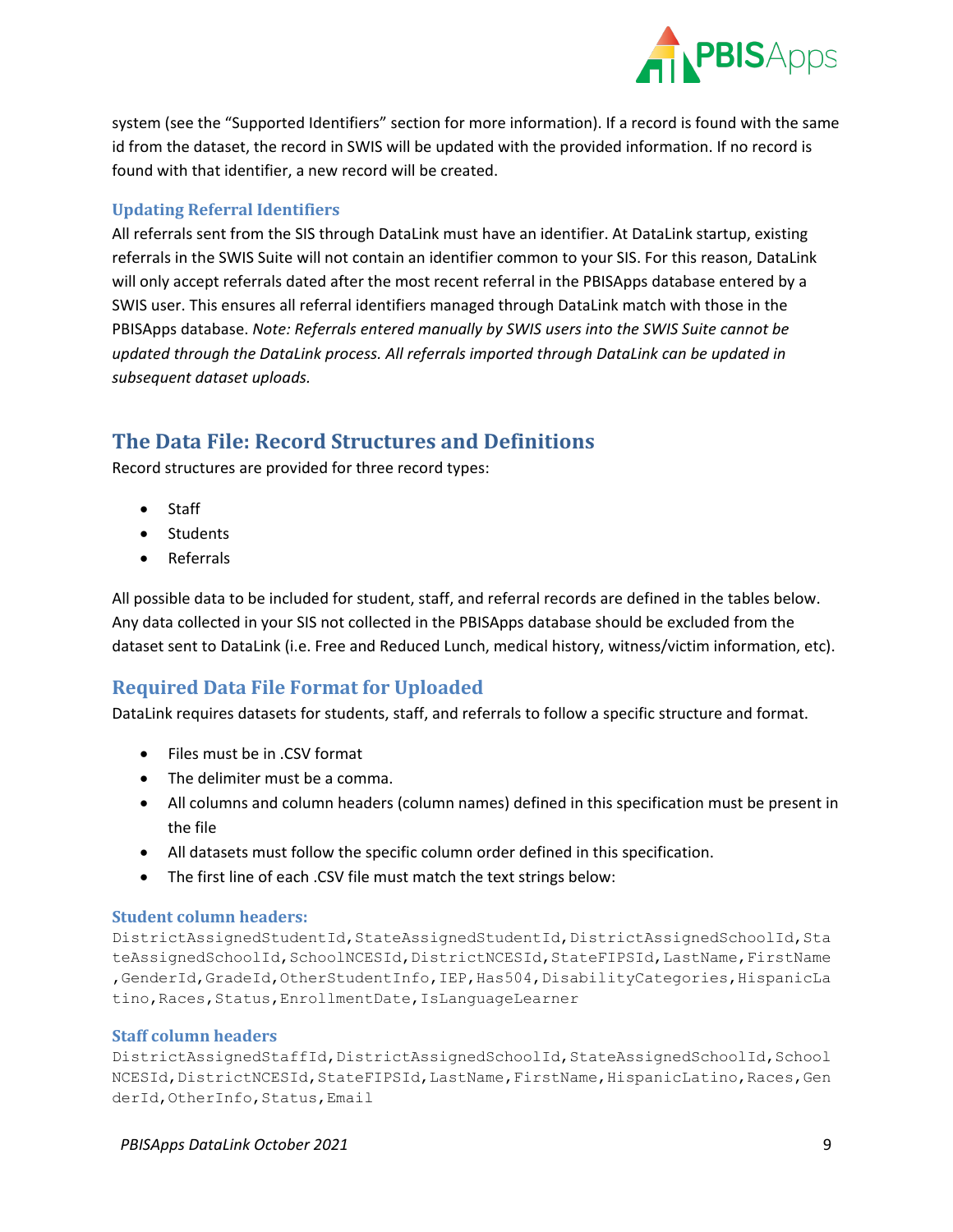

#### <span id="page-9-0"></span>**Referral column headers**

VendorReferralId, DistrictAssignedStudentId, StateAssignedStudentId, DistrictAss ignedStaffId, DistrictAssignedSchoolId, StateAssignedSchoolId, SchoolNCESId, Dist rictNCESId,StateFIPSId,GradeId,Date,Time,LocationId,ProblemBehaviorId,Motivat ionId, OthersInvolvedId, AdminDecisionId, OtherInfo, IEP, Duration, SeclusionRestra intId,RecordDeleted

## <span id="page-9-1"></span>**Additional Considerations for data files:**

If a specific value in an uploaded dataset contains an embedded comma the entire value must be surrounded by double quotes (e.g., "Jones, Jr.") in order for DataLink to treat the comma as text, and not as a column delimiter. Additionally, any double-quotes *inside* the text-string must be replaced with **double double-quotes** (e.g., Joseph ""Joe"" Sparks).

In the tables below, a required column is a column that must have a value (i.e., cannot be null). However, all columns must be present in the file, whether those columns contain values or not. It is acceptable either to provide the text "NULL" or leave the field blank for DataLink to consider the value as null. However, the proper number of comma delimiters must be present on each row of the dataset.

#### <span id="page-9-2"></span>**Record Properties**

Each record structure consists of the following field properties:

| Property                     | <b>Definition</b>                                                                  |  |  |  |  |
|------------------------------|------------------------------------------------------------------------------------|--|--|--|--|
| <b>Column Name</b>           | Name of the field                                                                  |  |  |  |  |
| <b>Type</b>                  | The accepted data type for the field                                               |  |  |  |  |
| Required                     | Whether the field is required $(Y)$ or not required $(N)$ data                     |  |  |  |  |
| <b>Default Value</b>         | The value inserted if a value is not provided with the dataset.                    |  |  |  |  |
|                              |                                                                                    |  |  |  |  |
|                              | Required fields without a default value listed will cause the import to fail       |  |  |  |  |
|                              | for that record if a value is missing.                                             |  |  |  |  |
| <b>Multiple Values</b>       | If yes (Y), the field accepts multiple values delimited by the pipe symbol         |  |  |  |  |
| Accepted                     | (" ", created by pressing Shift-\).                                                |  |  |  |  |
|                              |                                                                                    |  |  |  |  |
|                              | If no $(N)$ , only one value is accepted for the field.                            |  |  |  |  |
| <b>SWIS Mapping Required</b> | If yes $(Y)$ , DataLink accepts optional values for the field as they exist in the |  |  |  |  |
| (Referral File Only)         | SIS when using DataLink with referrals. To correctly integrate data                |  |  |  |  |
|                              | containing values from your SIS, a SWIS Mapping Template is required.              |  |  |  |  |
|                              | The map specifies to which corresponding SWIS value the SIS value should           |  |  |  |  |
|                              | be converted in the PBISApps database. DataLink uses the mappings to               |  |  |  |  |
|                              | automatically convert the data.                                                    |  |  |  |  |
|                              |                                                                                    |  |  |  |  |
|                              | If no $(N)$ , optional values are not allowed for the field when using DataLink    |  |  |  |  |
|                              | with Referrals.                                                                    |  |  |  |  |
|                              |                                                                                    |  |  |  |  |
|                              | If using DataLink for person records only, the SWIS Mapping Template is            |  |  |  |  |
|                              | not used.                                                                          |  |  |  |  |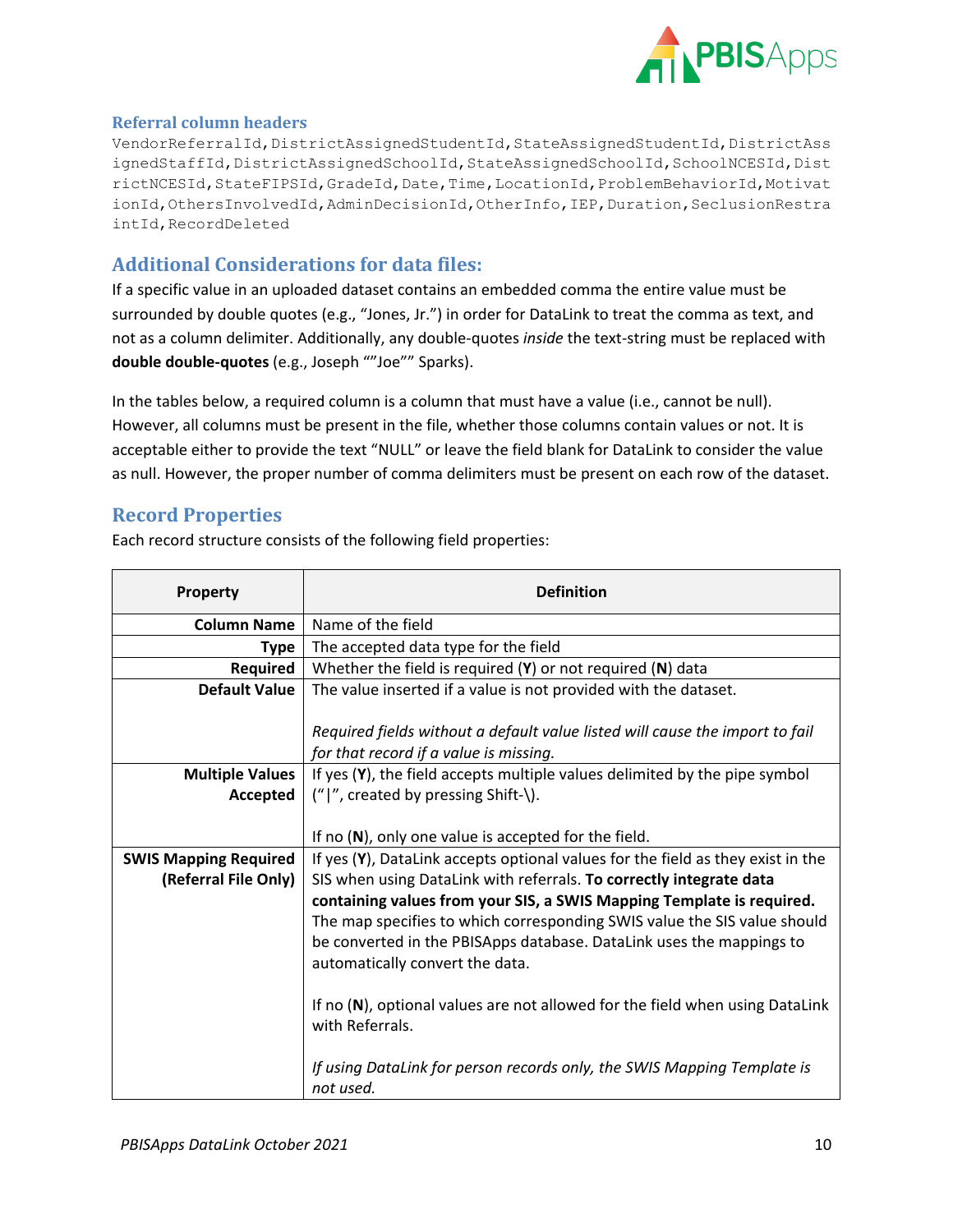

#### <span id="page-10-0"></span>**Supported Identifiers**

Each structure includes a list of supported identifiers for managing records between the PBISApps database and your SIS. The intent of identity management for each record is to:

- Ensure accurate matching.
- Ensure records can be exchanged independently.
- Define a set of identifiers to uniquely identify each record within the school, district, and/or the United States.

The following identifiers are currently supported. Only one is required for each record type:

| <b>Identifier</b>              | <b>Definition</b>                                                                                                                                                                                                                                             |
|--------------------------------|---------------------------------------------------------------------------------------------------------------------------------------------------------------------------------------------------------------------------------------------------------------|
| <b>DistrictAssignedStaffId</b> | Staff identifiers issued by the district, expected to be unique across<br>all district employees.                                                                                                                                                             |
| DistrictAssignedStudentId      | Student identifiers issued by district, expected to be unique across all<br>district students.                                                                                                                                                                |
| StateAssignedStudentId         | Student identifiers issued by the state education agency, expected to<br>be unique across all students in the state.                                                                                                                                          |
| DistrictAssignedSchoolId       | School identifier issued by its district expected to be unique across all<br>schools in the district. Note: When using the<br>DistrictAssignedSchoolId, please contact DataLink support and let<br>them know which id number is affiliated with which school. |
| StateAssignedSchoolId          | School identifier issued by a state education agency expected to be<br>unique across all schools in the state.                                                                                                                                                |
| SchoolNCESId*                  | School identifier issued by the National Center for Education<br><b>Statistics via its Common Core of Data (CCD) datasets.</b>                                                                                                                                |
| DistrictNCESId*                | District identifiers issued by the National Center for Education<br>Statistics.                                                                                                                                                                               |
| <b>StateFIPSId</b>             | State identifier issued by the Federal Information Processing<br><b>Standards Publication 5-2.</b>                                                                                                                                                            |
| VendorReferralId               | Referral identifiers issued and managed by your SIS.                                                                                                                                                                                                          |

#### **Note:**

*\* Due to delays and gaps in the issuance of NCES identifiers, they cannot be relied upon as an identifier all schools will be assigned at DataLink startup.*

#### <span id="page-10-1"></span>**Staff Record**

| <b>Column Name</b>             | <b>Type</b>   | <b>Required</b> | <b>Default</b><br>Value | <b>Multiple</b><br><b>Values</b><br>Accepted |
|--------------------------------|---------------|-----------------|-------------------------|----------------------------------------------|
| <b>DistrictAssignedStaffld</b> | string (100)  | ν               |                         |                                              |
| DistrictAssignedSchoolId       | string (100)  | One is          |                         |                                              |
| StateAssignedSchoolId          | string (100)  | required        |                         |                                              |
| SchoolNCESId                   | string $(12)$ |                 |                         |                                              |
| <b>DistrictNCESId</b>          | string (7)    | ν               |                         |                                              |
| <b>StateFIPSId</b>             | Integer       | ν               |                         |                                              |
| LastName                       | string (200)  | v               |                         |                                              |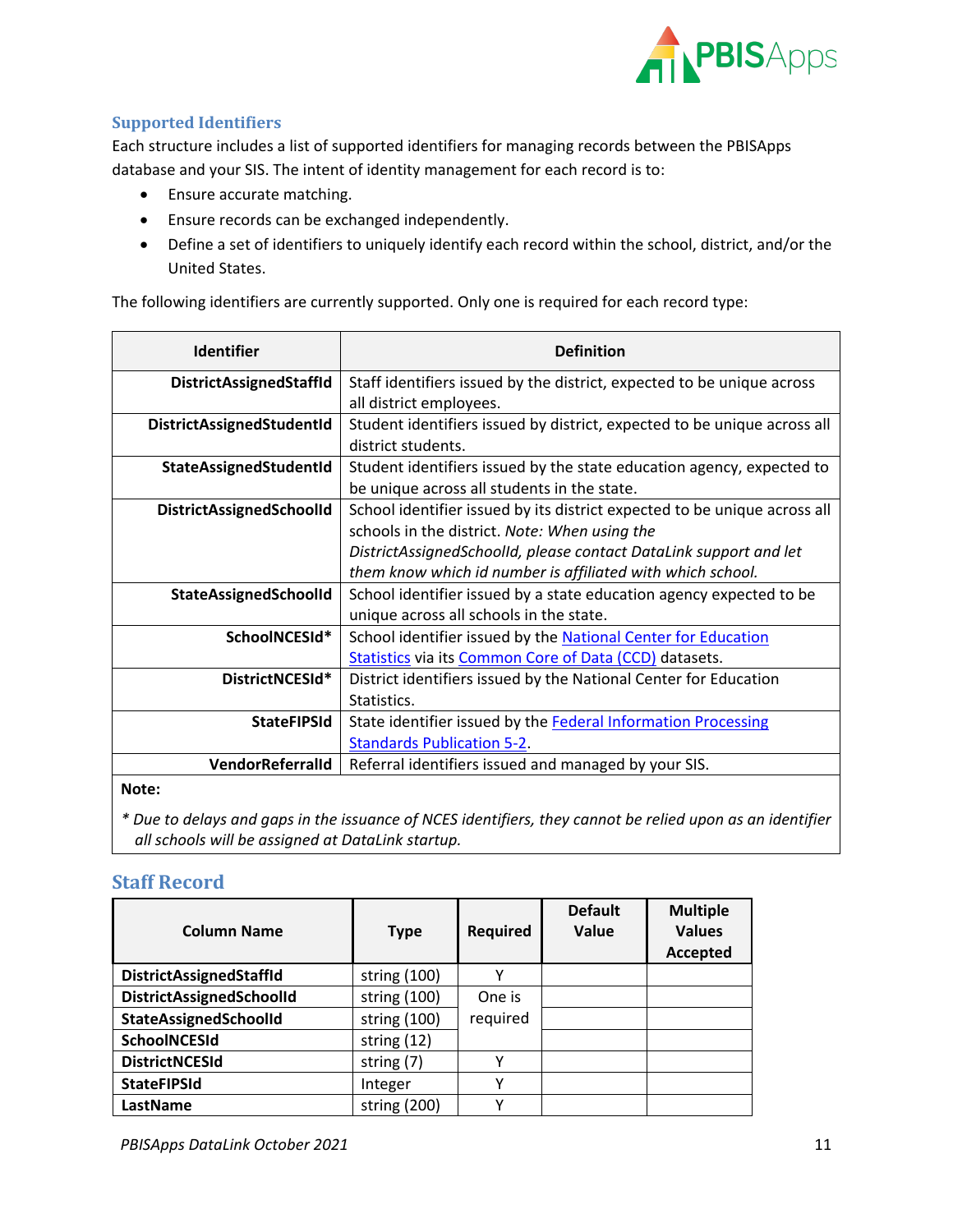

| <b>FirstName</b>                 | string (200)   |   |                |
|----------------------------------|----------------|---|----------------|
| HispanicLatino                   | Y/N            | N |                |
| Races <sup>1</sup>               | string $(100)$ | N | $\mathsf{v}^2$ |
| GenderId <sup>1</sup>            | string (100)   | N |                |
| OtherInfo                        | string (700)   | N |                |
| Status <sup>1</sup>              | integer        | N |                |
| <b>Email</b>                     | string (254)   | N |                |
| <b>NOTES:</b>                    |                |   |                |
| See Appendix B for values.<br>1. |                |   |                |

2. *Use | (Shift-\) to delimit.*

#### <span id="page-11-0"></span>**Student Record**

| <b>Column Name</b>                 | <b>Type</b>  | Required | <b>Default</b><br>Value | <b>Multiple</b><br><b>Values</b><br><b>Accepted</b> |
|------------------------------------|--------------|----------|-------------------------|-----------------------------------------------------|
| DistrictAssignedStudentId          | string (100) | One is   |                         |                                                     |
| <b>StateAssignedStudentId</b>      | string (100) | required |                         |                                                     |
| DistrictAssignedSchoolId           | string (100) | One is   |                         |                                                     |
| <b>StateAssignedSchoolId</b>       | string (100) | required |                         |                                                     |
| <b>SchoolNCESId</b>                | string (12)  |          |                         |                                                     |
| <b>DistrictNCESId</b>              | string (7)   | Υ        |                         |                                                     |
| <b>StateFIPSId</b>                 | Integer      | Υ        |                         |                                                     |
| LastName                           | string (200) | Υ        |                         |                                                     |
| <b>FirstName</b>                   | string (200) | Y        |                         |                                                     |
| GenderId <sup>1</sup>              | string (100) | Υ        |                         |                                                     |
| GradeId <sup>1</sup>               | string (100) | Y        |                         |                                                     |
| <b>OtherStudentInfo</b>            | string (750) | N        |                         |                                                     |
| IEP <sup>2</sup>                   | Y/N          | N        | N                       |                                                     |
| <b>Has504</b>                      | Y/N          | N        | N                       |                                                     |
| Disability Categories <sup>1</sup> | string(50)   | $Y^3$    | 15 <sup>4</sup>         | $Y^5$                                               |
| HispanicLatino                     | Y/N          | Y        |                         |                                                     |
| Races <sup>1</sup>                 | string(100)  | Y        |                         | $Y^5$                                               |
| Status <sup>1</sup>                | Integer      | N        | $\mathbf{1}$            |                                                     |
| <b>EnrollmentDate</b>              | Date         | Υ        |                         |                                                     |
| IsLanguageLearner                  | Y/N          | N        | N                       |                                                     |

**NOTES:**

- *1 See Appendix B for values*
- *2 This field indicates whether the student is currently on an individualized education plan.*
- *3 This field is required only if student is on an IEP.*
- 4 *Students on an IEP will be inserted into the PBISApps database with a Disability Category of "To Be Obtained" by default if a value is not provided in the record.*
- 5 *Use | (Shift-\) to delimit.*

#### <span id="page-11-1"></span>**Student Race and Ethnicity**

**PBISApps DataLink October 2021** 12 By U.S. federal law, race and ethnicity must be provided for each student as follows: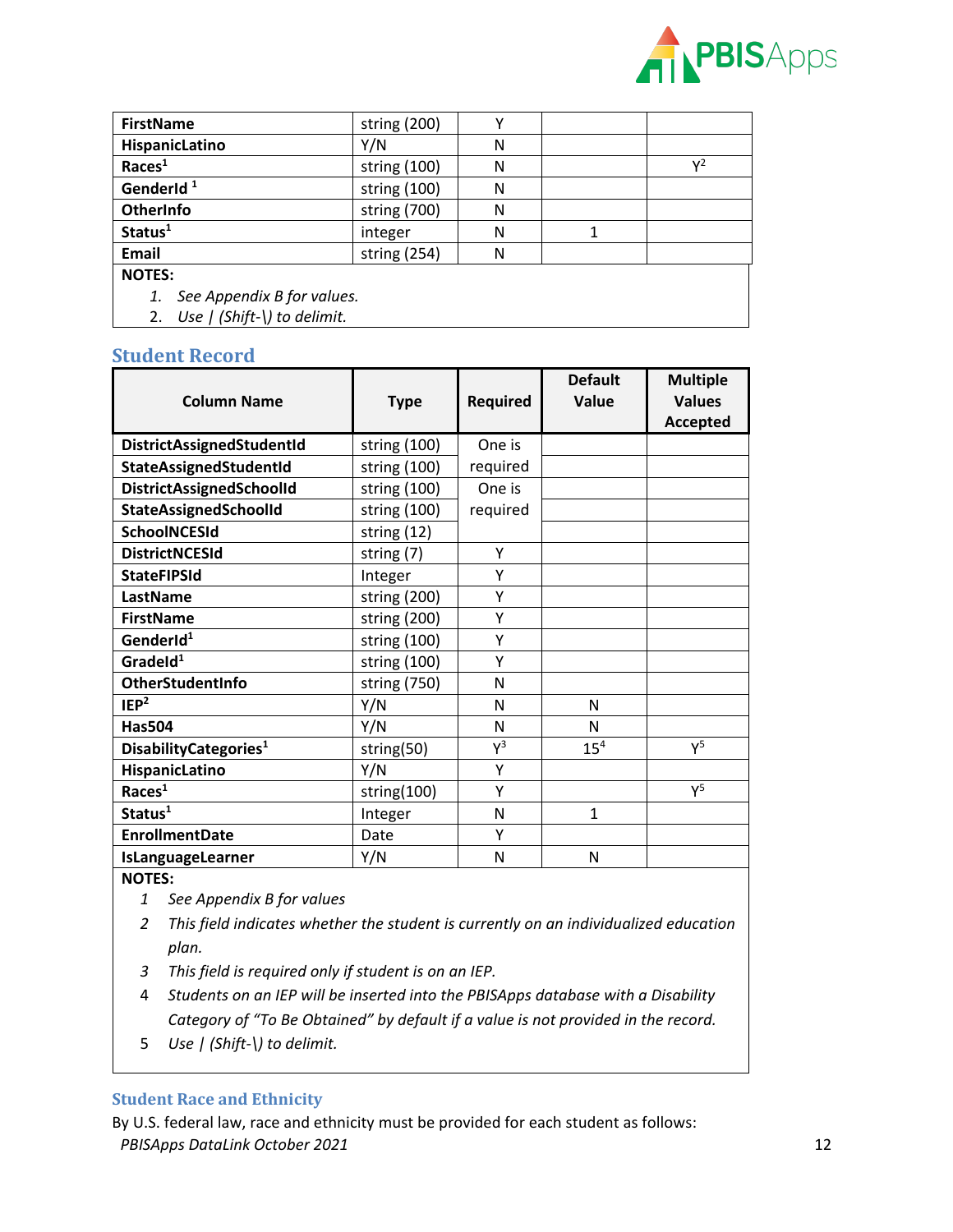

- Ethnicity: Is the student Hispanic/Latinx (Y/N)?
- Race: With which race(s) does the student identify? *Multi-racial is an available category in aggregate reporting only. Student records for multi-racial students should indicate each race with which the students identify.*

#### <span id="page-12-0"></span>**Referral Record**

| <b>Column Name</b>               | <b>Type</b>  | <b>Required</b> | <b>Default</b> | <b>Multiple Values</b> | <b>SWIS Mapping</b> |
|----------------------------------|--------------|-----------------|----------------|------------------------|---------------------|
|                                  |              |                 | Value          | <b>Accepted</b>        | <b>Required</b>     |
| <b>VendorReferralId</b>          | string (100) | Y               |                |                        |                     |
| <b>DistrictAssignedStudentId</b> | string (100) | One is          |                |                        |                     |
| StateAssignedStudentId           | string (100) | required        |                |                        |                     |
| <b>DistrictAssignedStaffld</b>   | string (100) | Υ               |                |                        |                     |
| DistrictAssignedSchoolId         | string (100) | One is          |                |                        |                     |
| <b>StateAssignedSchoolId</b>     | string (100) | required        |                |                        |                     |
| <b>SchoolNCESId</b>              | string (12)  |                 |                |                        |                     |
| <b>DistrictNCESId</b>            | string (7)   | Y               |                |                        |                     |
| <b>StateFIPSId</b>               | Integer      | Υ               |                |                        |                     |
| Gradeld                          | string (100) | $Y^1$           |                |                        | Y                   |
| <b>Date</b>                      | Date         | Y               |                |                        |                     |
| <b>Time</b>                      | HH:MM        | Υ               |                |                        |                     |
| LocationId                       | string (100) | Y               |                |                        | Υ                   |
| ProblemBehaviorId                | string (100) | Υ               |                | $Y^5$                  | Υ                   |
| <b>MotivationId</b>              | string (100) | Y               |                |                        | Υ                   |
| OthersInvolvedId                 | string (100) | Υ               |                |                        | Υ                   |
| <b>AdminDecisionId</b>           | string (100) | Y               |                | $Y^5$                  | Υ                   |
| OtherInfo                        | string       | N               |                |                        |                     |
|                                  | (2500)       |                 |                |                        |                     |
| <b>IEP</b>                       | Y/N          | Y               |                |                        |                     |
| Duration <sup>4</sup>            | Real         | Υ               |                | $Y^{2,5}$              |                     |
| SeclusionRestraintId             | string (100) | Υ               |                |                        | Υ                   |
| <b>RecordDeleted</b>             | Y/N          | N <sup>3</sup>  |                |                        |                     |

#### **Notes:**

1. *Grade the student was in when the referral occurred.*

2. *The number of durations must exactly match the number of administrative decisions. If the administrative decision does not involve time away from instruction, enter "0".*

3. *1 = referral record has been deleted from the SIS and should be deleted from the PBISApps database.*

4. *Duration should be in days.*

5. *Use | (Shift-\) to delimit.*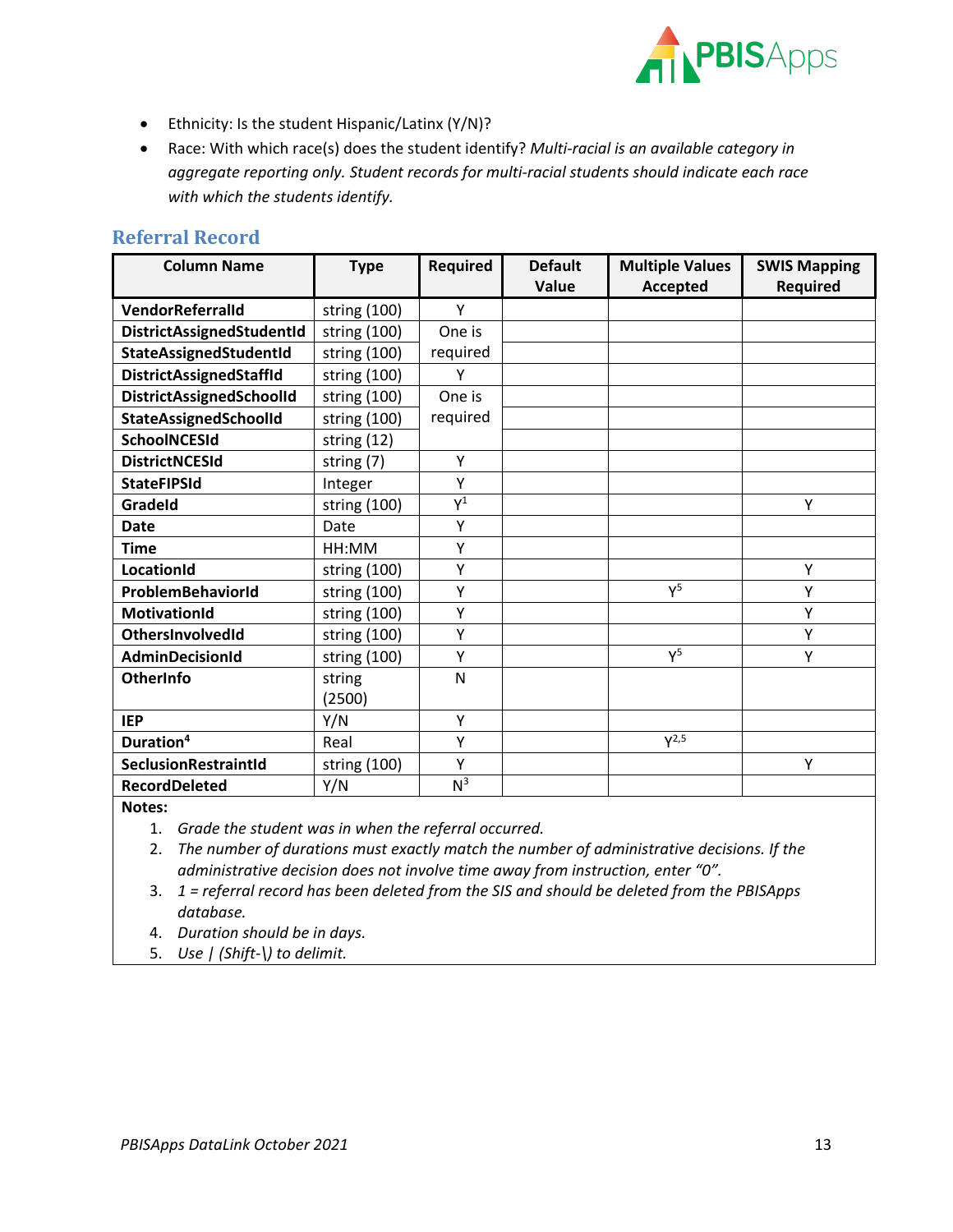

# <span id="page-13-0"></span>Appendix **A: DataLink Agency Profile**

## **Agency Profile**

| <b>Organization Name</b>        |       |     |
|---------------------------------|-------|-----|
| <b>Mailing Address</b>          |       |     |
| City                            | State | Zip |
| Phone                           |       |     |
| Organizational Account Username |       |     |
|                                 |       |     |

#### **Contacts**

| <b>Technical Contact Name</b>        | Email |
|--------------------------------------|-------|
| <b>SWIS Facilitator Contact Name</b> | Email |

#### **Districts to Include in Account**

| <b>District Name</b> |  |  |
|----------------------|--|--|
|                      |  |  |
|                      |  |  |
|                      |  |  |
|                      |  |  |
|                      |  |  |
|                      |  |  |
|                      |  |  |
|                      |  |  |
|                      |  |  |
|                      |  |  |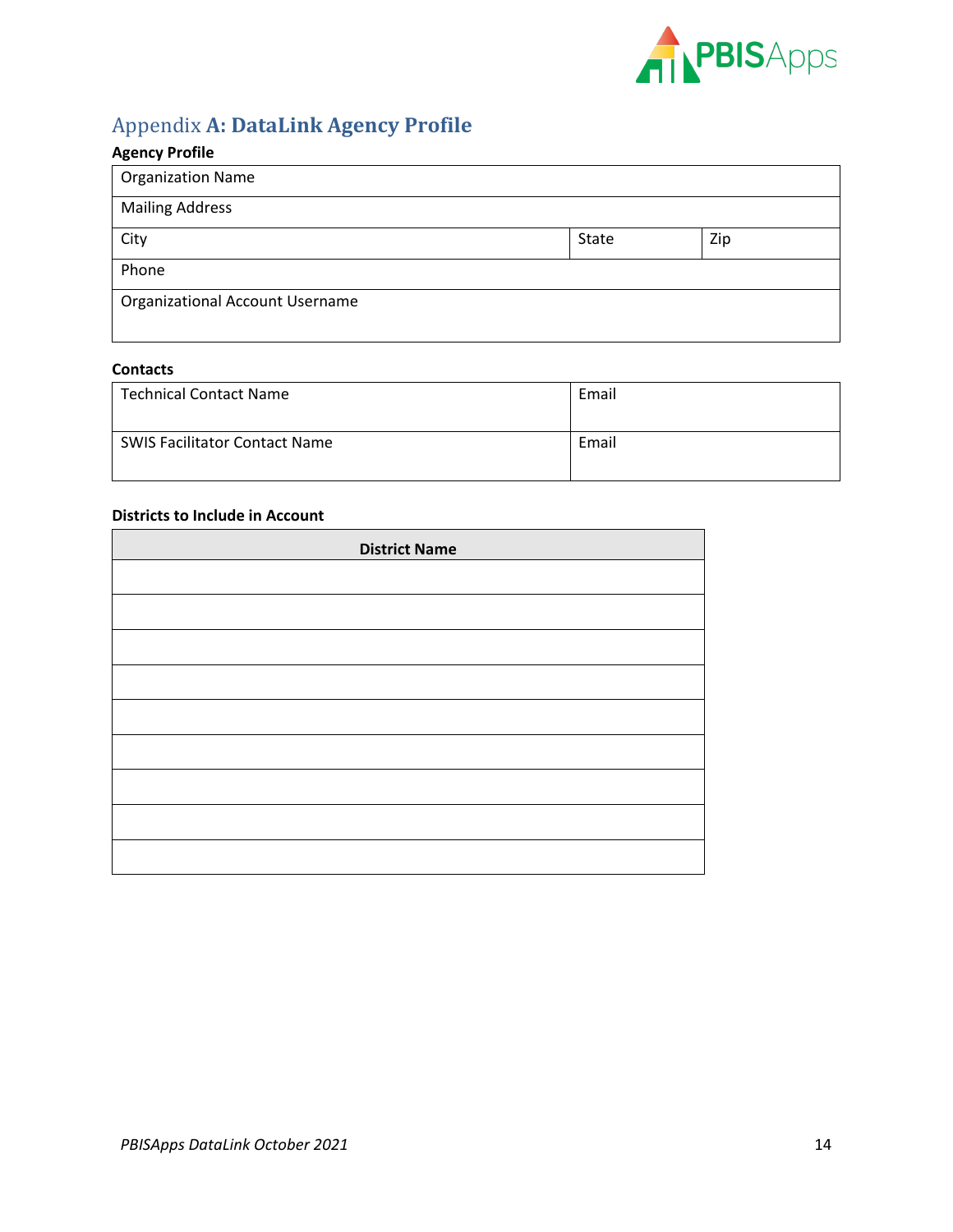

# <span id="page-14-0"></span>**Appendix B: Student/Staff Lookup Values**

#### <span id="page-14-1"></span>**Races**

| <b>Race or Ethnicity</b>         | Code |
|----------------------------------|------|
| American Indian/Alaskan Native   |      |
| Asian                            |      |
| <b>Black</b>                     |      |
| <b>White</b>                     | 5    |
| Pacific Islander/Native Hawaiian |      |

#### <span id="page-14-2"></span>**Grades**

| <b>Grade</b>     | <b>NCES Grade</b> | <b>Code</b>    |
|------------------|-------------------|----------------|
| Pre K-A          | <b>PK</b>         | 16             |
| Pre K-B          | PK                | 17             |
| Pre K            | <b>PK</b>         | 14             |
| Κ                | KG                | 15             |
| 1                | 01                | 1              |
| $\overline{c}$   | 02                |                |
| 3                | 03                | $\frac{2}{3}$  |
| 4                | 04                | 4              |
| 5                | 05                | 5              |
| 6                | 06                | $\overline{6}$ |
| 7                | 07                | $\overline{7}$ |
| 8                | 08                | 8              |
| $\boldsymbol{9}$ | 09                | 9              |
| 10               | 10                | 10             |
| 11               | 11                | 11             |
| 12               | 12                | 12             |
| Post 12          | <b>NULL</b>       | 13             |

#### <span id="page-14-3"></span>**Genders**

| <b>Gender</b>                | Code |
|------------------------------|------|
| Female                       |      |
| Male                         |      |
| Non-Binary/Transgender/Other |      |

*Note: Schools opting to include a third gender in SWIS may send the Non-Binary/Transgender/Other identifier in DataLink files. If the third gender option is disabled in SWIS, sending this value in DataLink files will result in an error.*